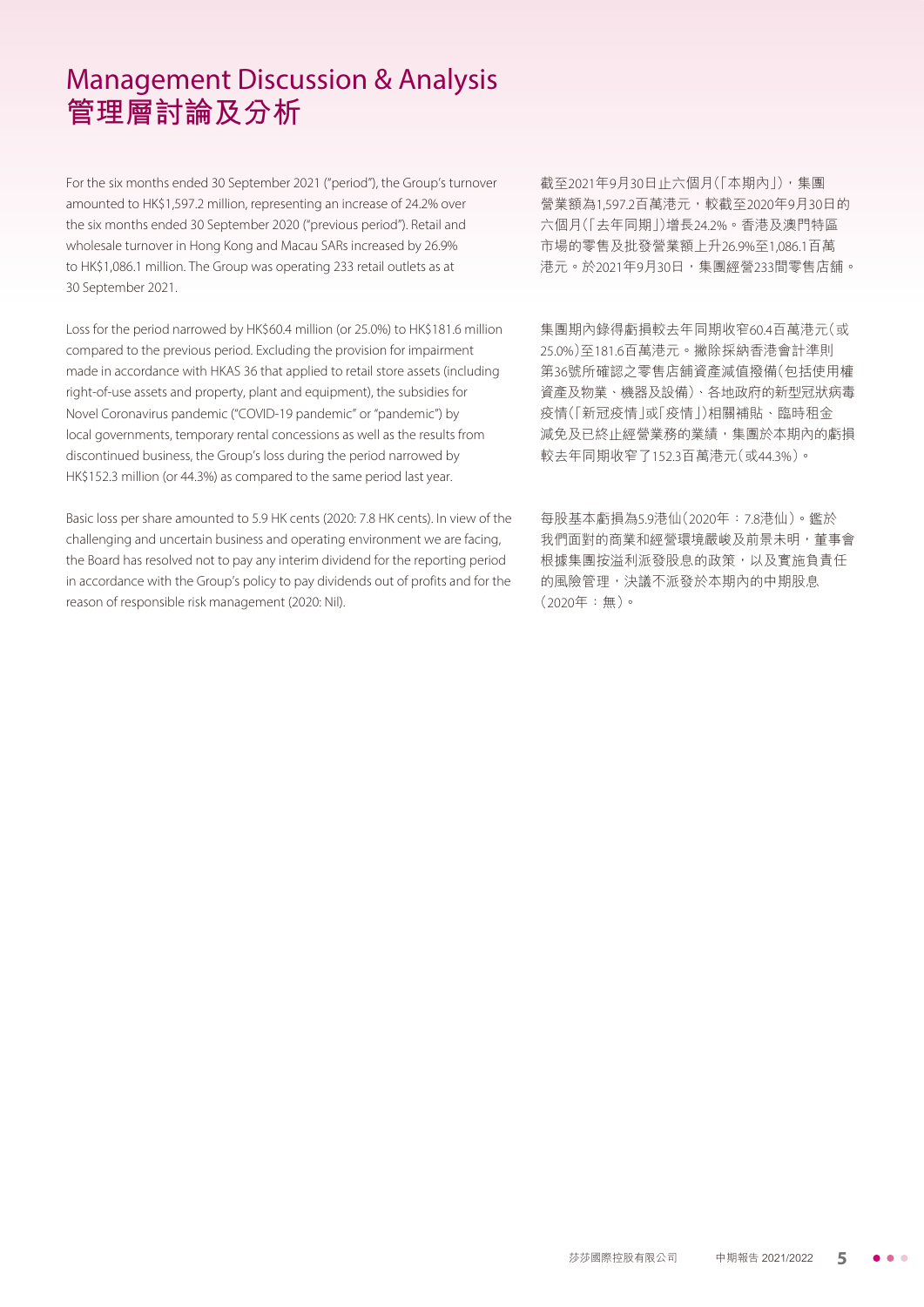# **Fiscal Prudence for Rejuvenation of Internal Strength**

In response to the unprecedented impact of the pandemic, the Group implemented stringent inventory and cost management to conserve working capital so as to navigate through adversity, while strategically invested in online and Mainland China retail businesses, both of which possess promising growth potential. These initiatives will enable the Group to become more resilient and achieve sustainable business growth after the pandemic.

Cost control measures taken includes streamlining physical store network in tourist districts in Hong Kong SAR and acceleration of digitalisation and automation to optimise our operations, with a view to reducing costs and enhancing operational efficiency. In our core market of Hong Kong and Macau SARs, the fixed costs for office and shops further decreased by approximately 18.3% as compared to the previous period as a result of the elimination of unnecessary and non-productive expenses.

The Group received a total amount of approximately HK\$80.1 million of pandemic-related subsidies from the governments of Hong Kong SAR, Macau SAR and Malaysia in the previous period as compared to HK\$3.1 million in the reporting period, which alleviated the burden of operating costs.

While we implemented strict inventory management by discontinuing and clearance of low productivity products, we have also introduced new and popular products to add to customer appeal. The Group flexibly adjusted its inventory strategies across various business units and allocated more inventory to the growing Macau SAR and online businesses, with a view to align closely with the market and capture business opportunities. Such move would prepare us for the peak of online business in November and December. As at 30 September 2021, the Group's inventory increased by HK\$2.8 million to HK\$828.5 million from the previous period, and increased by HK\$62.4 million from HK\$766.1 million as at 31 March 2021.

As at 30 September 2021, the cash and bank balances of the Group amounted to HK\$286.4 million, as compared to HK\$593.6 million in the previous period. While this is adequate for current operating needs, the Group has made arrangements to increase its banking facilities to support its working capital in light of market uncertainties.

# **保守理財 養精蓄銳**

在前所未有的新冠疫情影響下,集團實施嚴謹的 存貨及成本管理政策,以保留營運資金過渡難關,並 策略性地投放資源於具增長潛力的線上和中國內地 零售業務,讓集團在疫情風暴過後更具堅靭力,得 以繼續茁壯成長。

集團實行多項成本控制措施,包括理順香港特區 遊客區的實體店舖網絡,加強數碼化及自動化以優化 營運流程,務求減省營運成本及提升營運效率。在 集團的核心市場香港及澳門特區,由於削減非必要 及非生產性的開支,辦公室及店舖的固定成本較 去年同期降低約18.3%。

集團於去年同期獲取香港特區、澳門特區及馬來西 亞政府發放有關疫情的補貼資助共約80.1百萬港元, 期內則為3.1百萬港元,減輕營運成本的負擔。

集團透過停售及促銷慢流產品以實施嚴格庫存管 理,同時積極引入熱銷新品吸引顧客。集團靈活地 調整各個業務單位的存貨策略,分配更多庫存以 應付增長的澳門特區和線上業務,以緊貼市場和抓緊 商機,此舉將為線上業務11月和12月舉行的業務 高峰期做好準備。集團於2021年9月30日的庫存較 去年同期增加2.8百萬港元至828.5百萬港元,較2021年 3月31日的766.1百萬港元庫存增加62.4百萬港元。

於2021年9月30日,集團現金及銀行結存為286.4百萬 港元,去年同期為593.6百萬港元。雖然足以應付 當前的營運所需,但礙於市況不明朗,集團亦已安排 加大銀行循環貸款額度以作後備營運資金之用。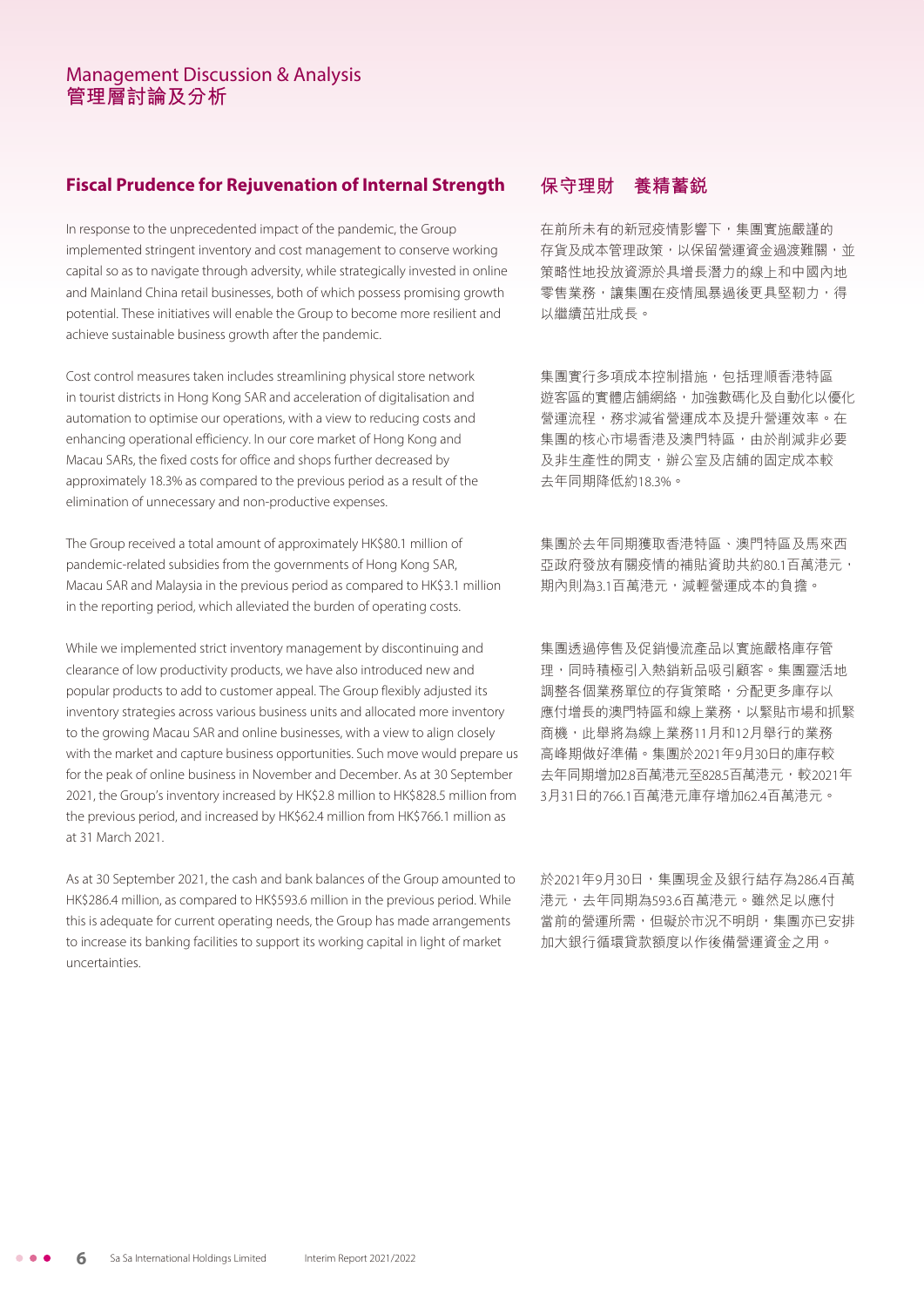# **Market Overview 市場概覽**

|                  |                                                                                                                                               |                    |                                                    |                      |           | Retail Sales/Medicines and Cosmetics Sales in 2021 (year-on-year change)<br>2021年零售銷售額/藥物及化粧品銷售額(按年變動)                                                                                                                                   |           |                  |           |           |                          |                         |               |
|------------------|-----------------------------------------------------------------------------------------------------------------------------------------------|--------------------|----------------------------------------------------|----------------------|-----------|------------------------------------------------------------------------------------------------------------------------------------------------------------------------------------------------------------------------------------------|-----------|------------------|-----------|-----------|--------------------------|-------------------------|---------------|
| 市場               | <b>Market</b><br><b>Retail Sales Change</b><br>零售銷售變動                                                                                         |                    |                                                    |                      |           | <b>Medicines and Cosmetics Sales Change</b><br>藥物及化粧品銷售變動                                                                                                                                                                                |           |                  |           |           |                          |                         |               |
| 香港特區             | Hong Kong SAR                                                                                                                                 |                    |                                                    |                      | 8.3%      | $(Apr - Sep)$<br>(4至9月)                                                                                                                                                                                                                  |           |                  |           |           | 11.3%                    | $(Apr - Sep)$<br>(4至9月) |               |
|                  | Mainland China (Note 1)<br>中國內地 (附註1)                                                                                                         |                    |                                                    |                      | 9.3%      | $(Apr - Sep)$<br>(4至9月)                                                                                                                                                                                                                  |           |                  |           |           | 11.7%                    | $(Apr - Sep)$<br>(4至9月) |               |
| Malaysia<br>馬來西亞 |                                                                                                                                               |                    |                                                    |                      | $-5.5%$   | $(Apr - Sep)$<br>(4至9月)                                                                                                                                                                                                                  |           |                  |           |           | Note 2<br>附註2            |                         |               |
| Note:            |                                                                                                                                               |                    |                                                    |                      |           |                                                                                                                                                                                                                                          |           | 附註:              |           |           |                          |                         |               |
| 1)               | Only cosmetics sales statistics were included in the Mainland China market.                                                                   |                    |                                                    |                      |           |                                                                                                                                                                                                                                          |           | $\left( \right)$ |           |           | 中國內地市場只包括化粧品銷售數據。        |                         |               |
| 2)               | There were no medicines and cosmetics sales statistics provided by the Malaysian<br>Government.                                               |                    |                                                    |                      | 2)        | 馬來西亞政府沒有提供有關藥物及化粧品零售的統計數<br>據。                                                                                                                                                                                                           |           |                  |           |           |                          |                         |               |
| 3)               | All of the above data were sourced and estimated from statistics published by<br>corresponding governments' statistics bureaus.               |                    |                                                    |                      | 3)        | 以上所有數據來自及推算自相關政府統計部門公佈之統<br>計數據。                                                                                                                                                                                                         |           |                  |           |           |                          |                         |               |
| 4)               | There are some inconsistencies in definition and survey methodology for cosmetics retail<br>sales by different government statistics bureaus. |                    |                                                    |                      |           |                                                                                                                                                                                                                                          |           | 4)               | 各有差異。     |           | 不同的政府統計處對化粧品行業零售的釋義和統計方法 |                         |               |
|                  |                                                                                                                                               |                    | 一 Change in value of total retail sales 零售業總銷貨價值變動 |                      |           | PRC Tourist Arrivals in Hong Kong (year-on-year change)<br>香港特區零售業銷售表現及內地訪港旅客人次(按年變動)<br>-Change in value of medicines and cosmetics retail sales    藥物及化粧品銷貨價值變動<br><del>■</del> Change in PRC tourist arrivals in Hong Kong 內地訪港旅客人次變動 |           |                  |           |           |                          |                         |               |
| 280%             |                                                                                                                                               |                    |                                                    |                      |           |                                                                                                                                                                                                                                          |           |                  |           |           |                          | 265.0%                  |               |
| 230%<br>180%     |                                                                                                                                               |                    |                                                    |                      |           |                                                                                                                                                                                                                                          |           |                  |           |           |                          |                         |               |
| 130%             |                                                                                                                                               |                    |                                                    |                      |           |                                                                                                                                                                                                                                          |           |                  |           |           |                          |                         |               |
| 80%              |                                                                                                                                               |                    |                                                    |                      |           |                                                                                                                                                                                                                                          | 39.7%     |                  |           |           |                          |                         |               |
| 30%              | $-8.7\%$                                                                                                                                      | -4.1%              |                                                    |                      | 30.0%     | 20.1%                                                                                                                                                                                                                                    | $16.4\%$  |                  | 19.3%     | 8.9%      | 9.9%<br>2.8%             | 13.5%                   | 11.8%<br>9.8% |
| $-20%$           |                                                                                                                                               |                    | -13.3%                                             | $-13.7%$             | 10.0%     | 18.1%                                                                                                                                                                                                                                    | 12.1%     |                  | 10.4%     | $5.8\%$   | 0.3%                     | 11.9%                   | 7.3%          |
| $-70%$           | $-39.4%$<br>$-99.7%$                                                                                                                          | $-34.4%$<br>-99.8% | $-41.0%$<br>-99.9%                                 | $-38.8%$<br>$-99.9%$ | $-96.2%$  | $-83.8%$                                                                                                                                                                                                                                 |           |                  | $-31.3%$  | $-30.4%$  |                          |                         |               |
| $-120%$          |                                                                                                                                               |                    |                                                    |                      |           |                                                                                                                                                                                                                                          |           |                  |           |           |                          |                         |               |
|                  | Oct<br>10月<br>2020年                                                                                                                           | Nov<br>11月         | Dec<br>12月                                         | Jan<br>1月<br>2021年   | Feb<br>2月 | Mar<br>3月                                                                                                                                                                                                                                | Apr<br>4月 |                  | May<br>5月 | Jun<br>6月 | Jul<br>7月                | Aug<br>8 <sup>7</sup>   | Sep<br>9月     |

Source: Hong Kong Census and Statistics Department & Hong Kong Tourism Board 資料來源: 香港政府統計處及香港旅遊發展局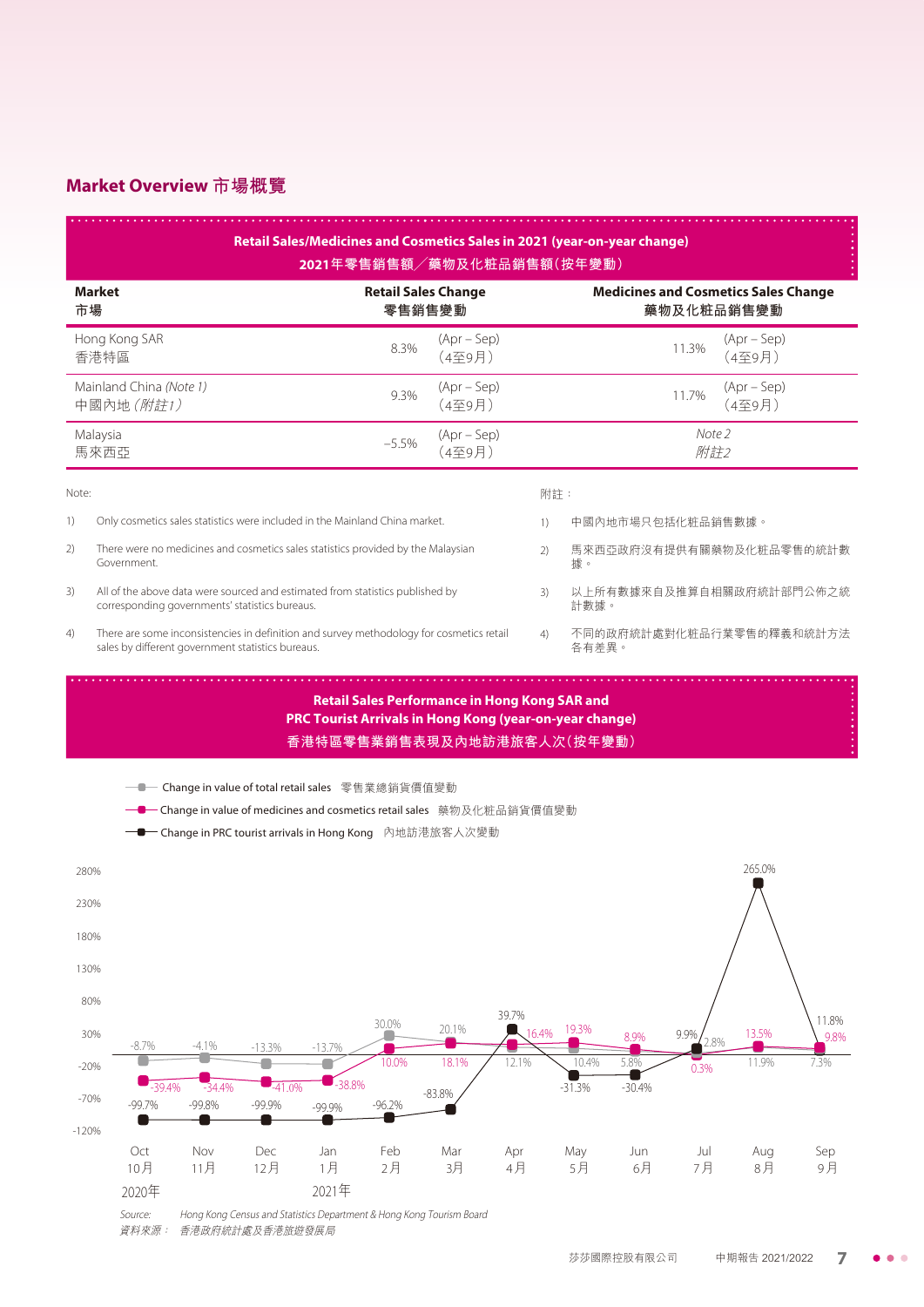# **Retail and Wholesale Business 零售及批發業務**

# **1st Half FY2021/22 Turnover Mix by Market 2021/22財政年度上半年按市場劃分的營業額**



| <b>Store Network by Market</b><br>按市場劃分的店舖網絡               |                                         |                                         |                |                  |                                         |  |  |
|------------------------------------------------------------|-----------------------------------------|-----------------------------------------|----------------|------------------|-----------------------------------------|--|--|
| <b>Market</b><br>(Continuing operations)<br>市場<br>(持續經營業務) | As of<br>30 Sep 2020<br>於2020年<br>9月30日 | As of<br>31 Mar 2021<br>於2021年<br>3月31日 | Opened*<br>開店* | $Closed*$<br>關店* | As of<br>30 Sep 2021<br>於2021年<br>9月30日 |  |  |
| Hong Kong & Macau SARs<br>香港及澳門特區                          | 106                                     | 100                                     |                | 10               | 91                                      |  |  |
| Mainland China<br>中國內地                                     | 48                                      | 57                                      | 14             | $\overline{2}$   | 69                                      |  |  |
| Malaysia<br>馬來西亞                                           | 77                                      | 75                                      |                | $\overline{2}$   | 73                                      |  |  |
| Total<br>總數                                                | 231                                     | 232                                     | 15             | 14               | 233                                     |  |  |

#### \*Note:

### \*附註:

• The number of stores opened and closed within six months between 1 April 2021 and 30 September 2021.

• 2021年4月1日至2021年9月30日六個月期間之開店及關店 數目。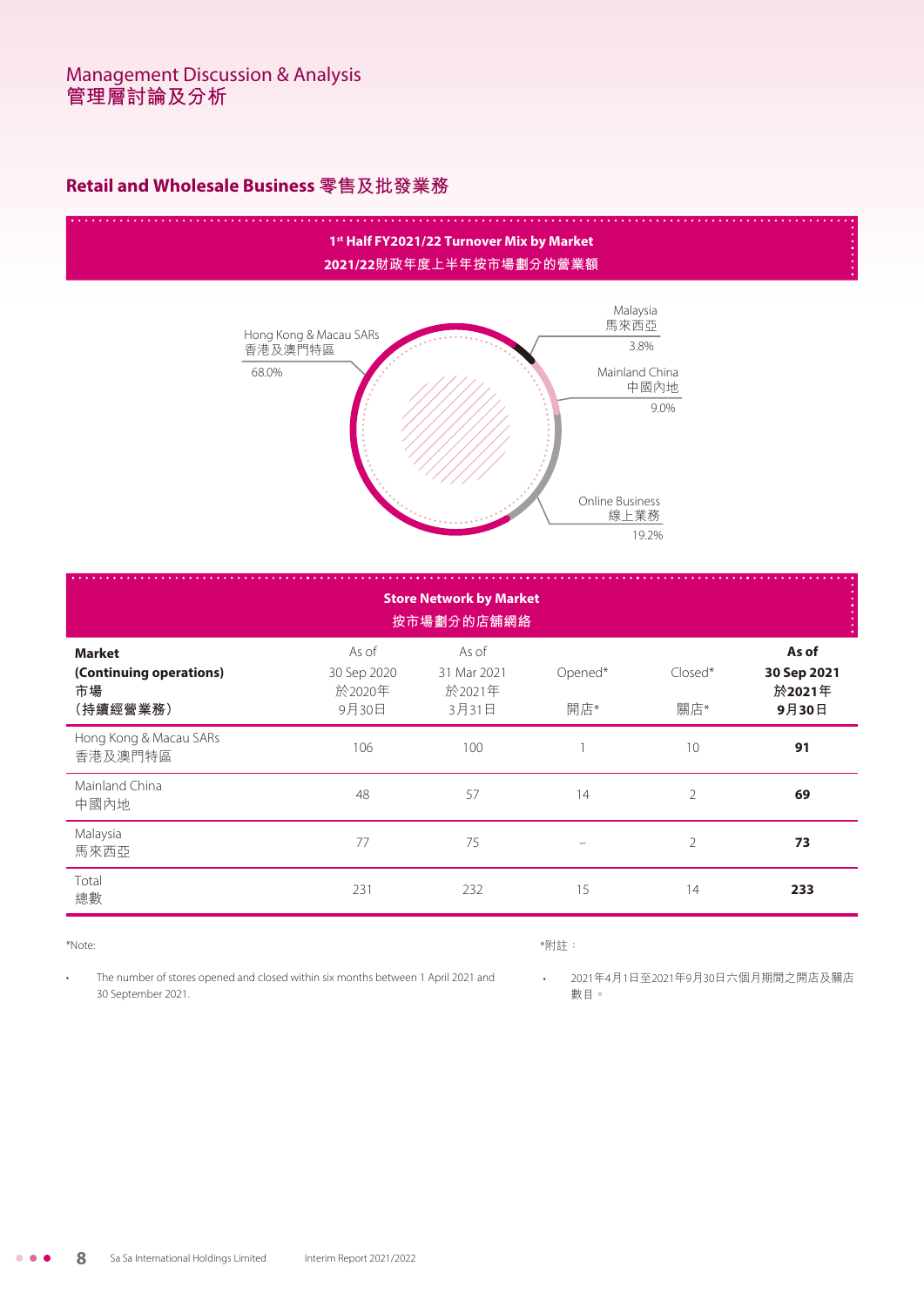### **Hong Kong and Macau SARs 香港及澳門特區**



**銷售組合(2021/22財政年度上半年零售銷售額)**

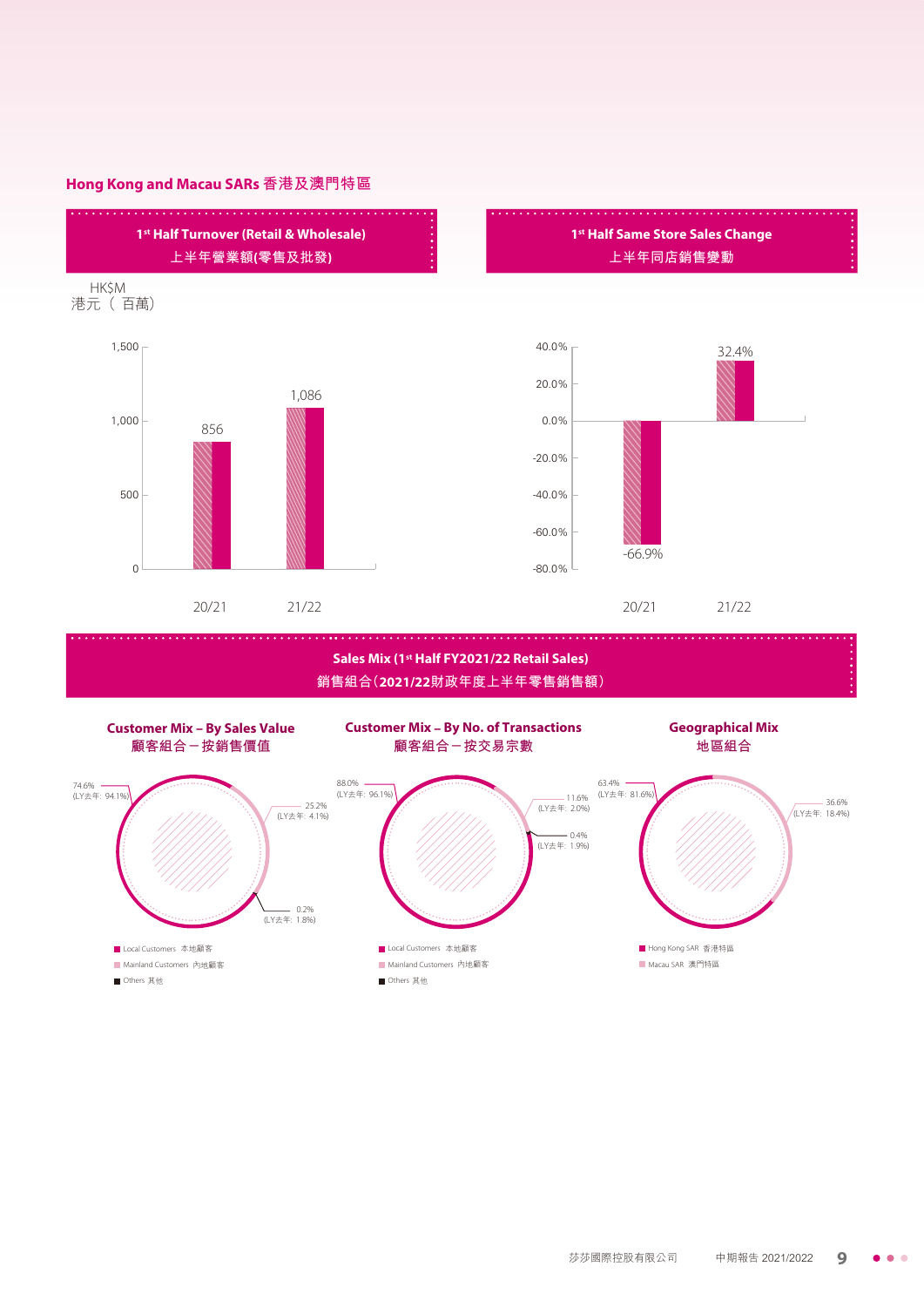During the period, the Hong Kong SAR government continued to enforce preventive measures as well as stringent border controls to contain the COVID-19 pandemic, this has brought the number of visitors from Mainland China to a virtual standstill, leading to a continued underwhelming performance of the Group's sales contributed by Mainland Chinese visitors. The Group took measures to boost sales to local customers and also capitalised on the opportunities brought about by the government's Consumption Voucher Scheme launched in August. By collaborating with electronic payment solution providers along with the launch of various appealing promotions, we managed to drive additional local spending benefitting from the scheme.

In Macau SAR, the Group enjoyed healthy sales growth in the first half of the year mainly driven by the return of Mainland Chinese visitors. According to the government statistics, the overall number of Mainland Chinese visitors between April and September saw a gradual pick-up to approximately 30% of the pre-pandemic (referring to 2018) level. Sales at Sa Sa contributed by Mainland customers witnessed a faster pace of recovery in the first half of the year and returned to approximately 45% of the pre-pandemic level (referring to FY2018/19). Following the re-opening of the border with Mainland China in September last year, a number of new confirmed COVID-19 cases were recorded in Guangdong Province and Macau SAR during the period. As the outbreaks in August and late September were more serious than before, the Macau SAR government tightened its border control, resulting in a drastic decline in the number of Mainland Chinese visitors as well as the Group's sales. Consequently, sales to Mainland Chinese visitors in the second quarter was less than that in the first. The Group expects that the sales performance in Macau SAR will continue to fluctuate according to the pandemic situation.

While the second round of consumption subsidy scheme introduced by the Macau SAR government this year has brought some benefits to the Group's sales to the locals in the second quarter, it was still lower than that in the same period of the previous year which benefitted from a similar scheme. Yet, it was noticeably higher than that of the pre-pandemic level.

Overall, same-store sales in Hong Kong and Macau SARs rose by 32.4% year on year during the period, while retail sales witnessed a year-on-year increase of 28.8%. Comparing to the same period in FY2018/19, retail sales dropped by 69.6% in the reporting period, similar magnitude to the 68.8% decline in the second half of the FY2020/21. Benefitting from the re-opening of border between Macau SAR and Mainland China, the Group's sales contributed by Mainland Chinese visitors surged by around seven times year-on-year in the first half of the year, but represents a decrease of 89.4% when compared to the pre-pandemic period. Sales to local customers slightly increased by 2.0% year on year but decreased by 11.4% as compared to the pre-pandemic period. Macau SAR's sales contribution to total sales in Hong Kong and Macau SARs significantly increased from 17.7% in the previous period to 35.7%.

回顧期內,香港特區政府持續實施針對新冠疫情的 防控措施,並執行嚴謹的入境管制措施以遏止 疫情,使中國內地訪港旅客的人次停滯不前,導致 集團來自內地客的銷售繼續低迷。集團繼續採取措施 推動本地客的銷售,並充分利用政府在8月推出消費 券計劃的機遇。我們與電子支付方案供應商合作, 推出具吸引力的宣傳推廣,成功吸納消費券帶來的 額外本地消費。

在澳門特區,受內地客重臨澳門旅遊帶動,集團 上半年的銷售錄得健康增長。根據政府統計數據, 4月至9月的整體內地旅客人次逐漸回升至疫情前(即 2018年)約30%的水平。莎莎的內地客銷售復甦速度 較快,於上半年已回復至疫情前(即2018/19財政 年度)約45%的水平。自去年9月開始澳門特區與中國 內地重新通關後,廣東省及澳門特區於期內又錄得 多宗新確診個案,其中8月及9月底爆發的疫情相對 之前嚴重,澳門特區政府實施的入境管制導致內地 旅客量大幅度下挫,隨即打擊集團的銷售,導致 第二季的內地客銷售遜於第一季,集團預計澳門特區的 銷售會繼續受疫情反覆而波動。

此外,澳門特區政府今年推出第二輪消費券,集團 的本地客銷售於第二季亦有所受惠,但仍低於去年 同期受惠類似計劃的收益,不過依然明顯高於疫情 前的水平。

總體而言,於本期內,港澳特區市場的同店銷售 按年上升32.4%,而零售銷售額按年增長28.8%,較 2018/19財政年度同期則減少69.6%,而2020/21財政 年度下半年的跌幅則為68.8%,跌幅水平相若。受惠 於澳門特區與中國內地通關,上半年來自內地客的 銷售按年升約7倍,仍較疫情前跌89.4%;本地客亦 按年微升2.0%,較疫情前則跌11.4%。港澳特區的總 營業額中來自澳門特區的銷售佔比亦由去年同期的 17.7%顯著上升至35.7%。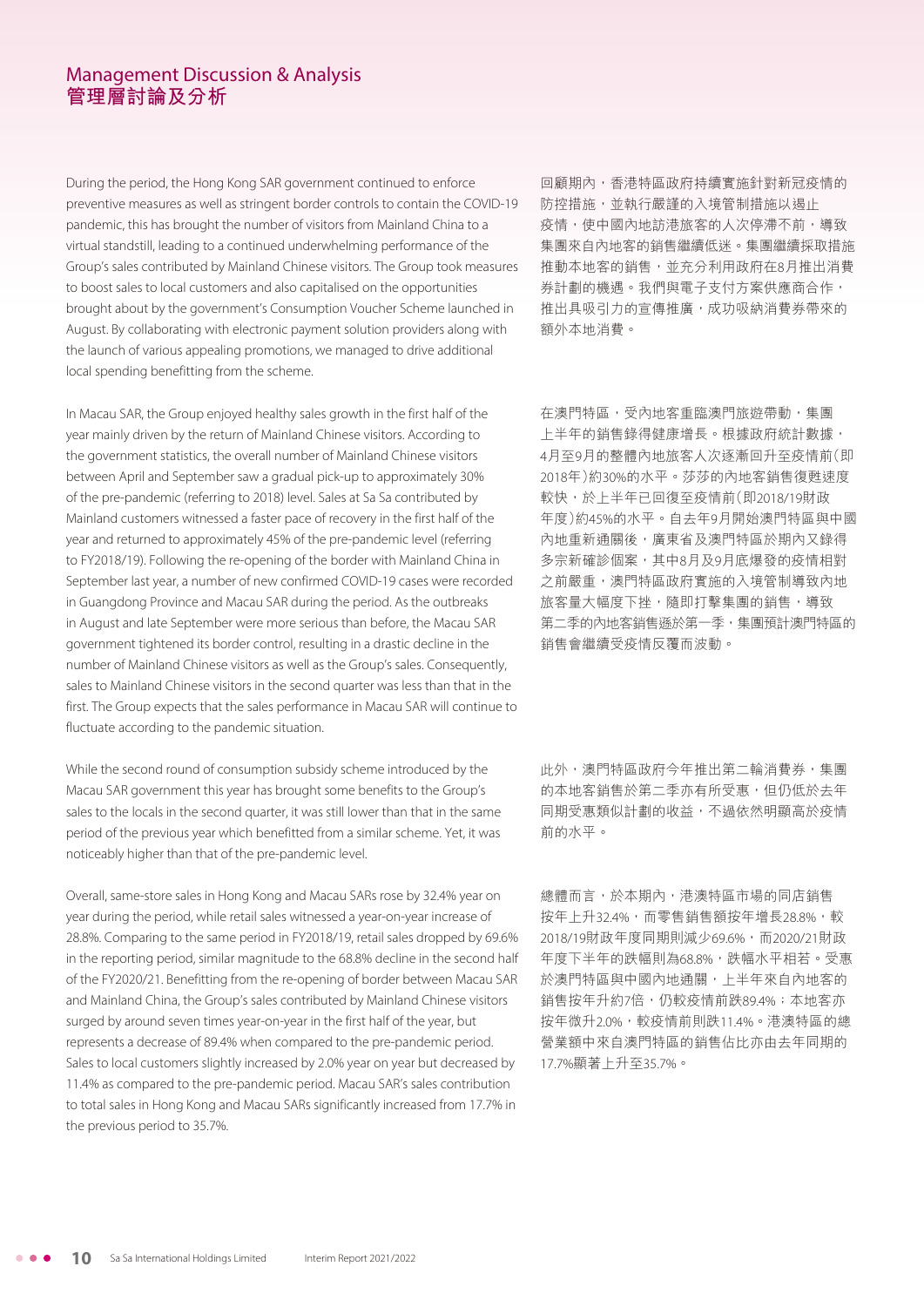Despite that the Group's business in Macau SAR recorded profits in the first half of the year, Hong Kong SAR operation remained loss-making. As a result, the Group incurred a loss for the period of HK\$122.8 million for the combined Hong Kong and Macau SARs markets, while a loss of HK\$238.6 million was incurred in the previous period. Excluding the provision for impairment made in accordance with the HKAS 36 that applied to retail store assets (including right-of-use assets and property, plant and equipment), temporary rental concessions as well as pandemic-related subsidies received from the governments, the Group's loss for the period in the Hong Kong and Macau SARs markets narrowed by HK\$198.7 million (or 61.1%) as compared to the previous period. We will continue to scrupulously manage costs and optimise our cost structure with an aim to expedite a profit turnaround and enhance our long-term profitability.

澳門特區於上半年錄得利潤,惟香港特區仍然錄得 虧損,因此港澳特區市場的期內虧損為122.8百萬 港元,而去年同期的虧損則為238.6百萬港元。若不計 及採納香港會計準則第36號所確認之零售店舖資產 減值撥備(包括使用權資產及物業、機器及設備)、 暫時租金減免及有關疫情的政府補貼,集團於此 市場的期內虧損則較去年的虧損改善198.7百萬港元 (或61.1%)。我們會持續管理成本和優化成本架構, 冀加快轉虧為盈之步伐以及增強長遠的盈利能力。

#### **Streamlining Store Network to Expedite a Profit Turnaround**

The substantial decline in tourist arrivals brought a drastic impact to the retail stores in tourist districts, hence the Group continued to streamline its store network. As at 30 September 2021, there was a net decrease of 15 in the total number of retail stores compared to the same period last year, out of which 10 closures in the first half of the year are located in Hong Kong SAR with the majority located in tourist districts. Our frontline beauty consultants from the closed stores have been deployed in other stores nearby, enabling the stores in the same district to continue serving our customers originally patronising the closed stores in a systematic manner while driving sales growth. In addition, the sales of online business in Hong Kong SAR increased by 41.1% year-on-year to HK\$58.4 million, mainly attributable to the shift of purchase behaviour towards online shopping by some consumers of physical stores. As a result, the closure of stores had no noticeable loss of sales.

To bring down rental costs in accordance with the respective stores' sales performance and business demand in the districts, the Group negotiated for temporary rental concessions for running leases before their expiry. And in cases where the Group chose to continue running the stores upon their lease expiry, and the Group negotiated for substantial rental reduction upon renewal. As quality stores would be difficult to pursue when the market recovers, a certain number of existing stores in prime tourist districts with heavy foot traffic will be retained. This will also save our decoration expenses and related depreciation associated with new openings in the future.

In the first half, rental savings from shop closures and renewals amounted to HK\$77.2 million (43.5%), while other fixed overheads in retail stores (including fixed salary for frontline staff as well as utilities expenses, etc.) decreased by HK\$16.7 million (10.2%).

#### **理順店舖網絡 加快轉虧為盈**

訪港旅客人次銳減令位處遊客區的零售店受到嚴重 打擊,故集團繼續精簡店舖網絡,於2021年9月30日 的店舖總數較去年同期淨減少15間,上半年關閉的 10間店舖全部設於香港特區,大部分位於遊客區。 已關閉店舖的前線美容顧問獲分派到鄰近分店繼續 工作,令同區的其他店舖可以有系統地繼續服務 原有的客戶而推動銷售增長。此外,香港特區的線上 業務受惠於部分實體店的消費者轉為網購,其銷售 額按年升41.1%至58.4百萬港元,因此關店並未對 集團造成明顯的銷售損失。

為根據各店舖的銷售表現及各地區業務需求降低 租金成本,集團在租約到期前爭取臨時租金減免。 **倘若集團於租約屆滿時選擇繼續經營店舖,我們會在** 續租時盡力爭取大幅度減租。由於優質店舖於市道 復甦後較難獲取,因此集團計劃在人流暢旺的遊客 區黃金地段保留一定數目的現有店舖。這亦可免除 日後重新開店時所產生的裝修開支和有關折舊。

於上半年,因關閉及續租店舖節省的租金開支為 77.2百萬港元(43.5%),其他店舖固定開支(包括店舖員工 固定薪金、水電等)則減少16.7百萬港元(10.2%)。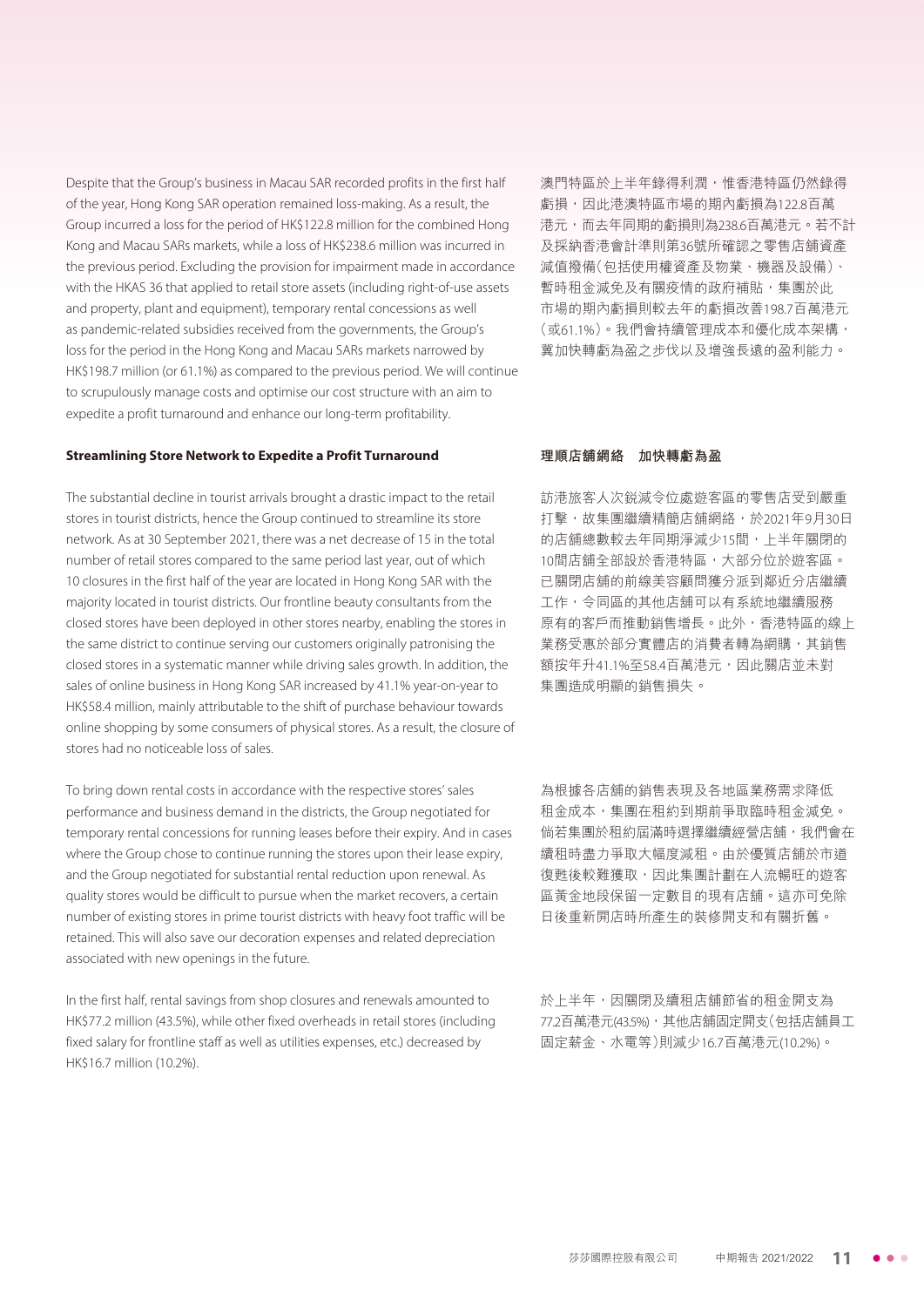Triggered by a plunge in tourist arrivals attributed to the outbreak of social incident in Hong Kong SAR, the Group has started to adjust its store strategies from mid-September 2019 onwards by way of reducing store network, particularly the stores with expensive retail rents in tourist districts of the city; while at the same time opening new stores or relocating stores to prime locations when the rents were reasonable. The total number of Sa Sa's retail stores in Hong Kong and Macau SARs reduced from the peak of 118 in September 2019 to 91 as at 30 September 2021. Monthly rental expense (excluding temporary rental relief offered by landlords) decreased from approximately HK\$68.1 million two years ago to approximately HK\$39.2 million in September 2021, representing a drop of 42.4%. On top of that, shop expenses related to frontline staff and other costs also recorded a decline. Thanks to the reduced costs as a result of the Group's continuous and effective shop rationalisation efforts, our business operation was close to breakeven position in one month in the first half although we continued to incur losses during the period.

Most shop leases in Hong Kong and Macau SARs are for a term of three years. As at 30 September 2021, leases of 20 retail stores will expire within this financial year. Five to eight retail stores are expected to be closed in the second half of the year as we continue to close down stores with excessively high rental costs or with less contributions. Based on the current execution plan, the Group expects a net decrease of 15-18 in the total number of stores year-on-year by March 2022.

#### **Optimising its Product Offering to Address Customer Needs**

As the supply of protective products continued to increase over the past year, consumers accumulated a stockpile of these products at home while the pandemic was gradually brought under control. As a result, the pressing local demand for this type of products especially face masks diminished as compared with the previous period during the onset of the pandemic. Nevertheless, the demand for product categories such as health & fitness and personal care products as well as beauty gadgets continued to grow and have the potential to attract new customer segments and bolster customer loyalty and generate new revenue stream. During the period, we strategically introduced more health & fitness products and beauty gadgets. This includes exclusive distribution rights for multiple renowned Korean and Japanese health & fitness brands in Hong Kong and Macau SARs, enriching our exclusive product portfolio and boosting gross margin performance. Monthly sales of the above-mentioned products surged by close to 50% from April to September. The Group targets to further increase its monthly sales by at least another 50% within this financial year.

During the period, the Group actively introduced new and popular products, and rationalised its product portfolio, managing its inventory to return to a relatively reasonable level. Gross profit margin also saw a recovery to 38.8% in Hong Kong and Macau SARs, demonstrating a notable improvement from the 29.6% recorded during the large-scale clearance sales conducted in the previous period.

因應香港特區爆發社會事件令訪港旅客量大跌, 集團由2019年9月中起重新部署店舖策略,縮減香港 特區尤其是遊客區租金昂貴的店舖,同時在合理租金 水平下,在優越地段開設新店或遷移店舖位置。 莎莎於港澳特區市場的零售店總數由2019年9月高峰期 的118間減至今年9月30日的91間,每月的租金開支 (不計業主的暫時租金減免)亦由兩年前約68.1百萬 港元減至今年9月約39.2百萬港元,減幅達42.4%,店舖 的前線員工及其他開支亦有所下降。由於集團持續 有效地執行減店策略,在開支減少的情況下,雖然 集團於期內在此市場仍然錄得虧損,不過上半年 其中一個月更已接近收支平衡點。

由於港澳特區的店舖租約大部分均為期三年,於 2021年9月30日,集團尚有20份租約將於本財政 年度內到期。集團會繼續關閉租金過高或貢獻不多的 店舖,並預計下半年將關店約5至8間。按照目前 計劃,集團預計於2022年3月的港澳特區的店舖總數 將會按年淨減少15至18間。

#### **優化產品組合 迎合顧客需求**

市面上防疫產品的供應在過去一年持續增加,市民 也同時在家中囤積了不少的存貨,與此同時,疫情 逐漸受控,使本地顧客對防疫產品尤其是口罩的殷 切需求較去年同期疫情爆發初期減退。不過對保健 產品、個人護理產品、美容小儀器等類別需求持 續,此類產品有助加強顧客的黏性,亦可吸納新客 層,開拓新的收入來源。集團於期內引入更多保健 産品和美容小儀器,包括獲取多個韓國、日本知名 保健產品品牌在港澳特區的獨家代理權,以豐富 莎莎的獨家產品組合及提高毛利率表現。上述產品 類別的月度銷售由4月至9月的升幅近50%,集團希望於 今個財政年度內把其月度銷售進一步增加至少50%。

期內,集團積極引入熱銷新品,理順產品組合, 庫存也回到相對合理的水平,港澳特區的毛利率亦 回升至38.8%,較去年同期進行大規模減價清貨時錄得 的29.6%明顯改善。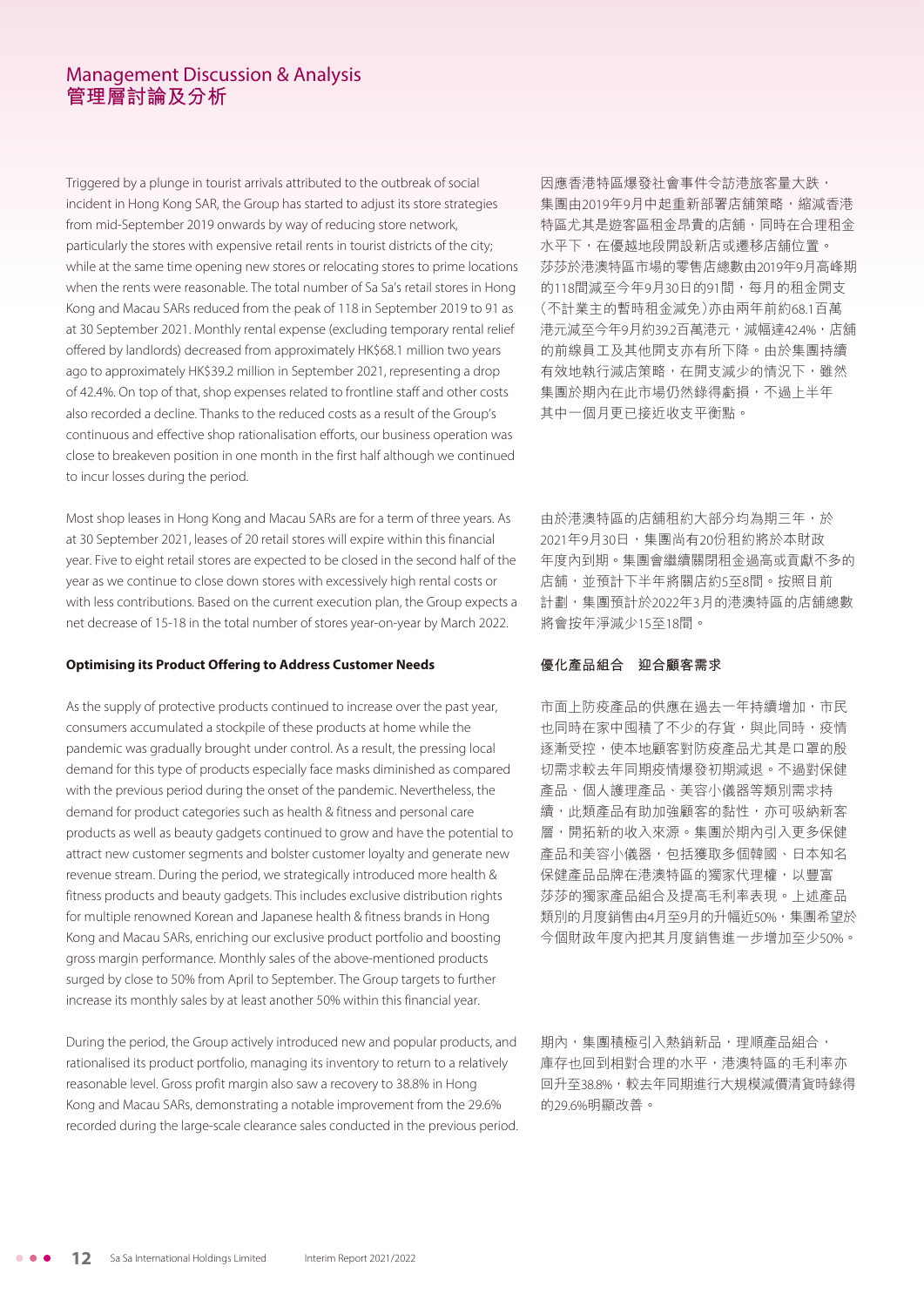#### **Online Business**

During the period, turnover of the Group's online business reached HK\$307.4 million, registering an increase of 65.2% year on year or 65.9% as compared to the same period in FY2018/19. Its contribution to the Group's total turnover increased from 14.4% in the previous period to 19.2%. During the period, the Group achieved a turnaround with a profit of HK\$1.2 million, an improvement over the reported loss of HK\$2.6 million in the previous period.

The Group's online business continued to improve in the first quarter as it witnessed a faster year-on-year growth of 108.8%, it also increased by 64.0% as compared to the pre-pandemic period. Such growth was primarily empowered by the "618 Shopping Festival" this year, driving an outperformance in Sa Sa's third-party platforms and WeChat mini-programme in Mainland China. Stepping into the second quarter with a high base from the previous period and with no major shopping festivals in the Mainland China, the year-on-year sales growth narrowed to 33.7%. An increase of 68.1% in sales was however recorded as compared to pre-pandemic period, higher than the growth in the first quarter.

For many years, our online business team has focused on driving business expansion in the Mainland China market. Having sensed the growth potential in our home market of Hong Kong SAR and Southeast Asia at the outbreak of the pandemic, the Group was determined to step up its efforts in exploring these business opportunities. This strategic initiative paid off and sales contributed by Hong Kong SAR increased by 41.1%, while other markets of Sa Sa experienced the fastest growth of 292.9% in their sales.

The Group proactively enhanced its new retail operating model with integration of online and offline operations ("O2O") during the period by expanding the "click-and-collect" service to more stores in Hong Kong and Macau SARs. The shopping website in Hong Kong SAR was revamped early this year, and incorporated enhanced O2O capabilities including e-coupons that are usable both online and in our offline stores to provide customers with a more pleasant shopping experience. This function also enables us to cross-refer our customers across both online and offline platforms, which would in turn increase customers' loyalty and repurchase rate. The Group's adoption of O2O operating model could also reduce our reliance on physical stores and lower fixed overheads and overall operating costs, arriving at a more flexible cost structure. The breakeven point of Hong Kong and Macau SARs' businesses will be also lowered, enabling a quicker return to profitability for Sa Sa.

The new shopping website in Hong Kong SAR unleashes the advantages of O2O by supporting the engagement and sales transactions between our beauty consultants and customers via social media. This sales channel has, for this reason, been redefined as O2O business starting from this reporting period. As the turnover of other self-owned sales channels only accounted for less than 3% of the overall online business, O2O business and the Group's own channel will be combined as "own channels" for reporting purpose going forward.

#### **線上業務**

集團本期內線上業務的營業額為3074百萬港元, 按年升幅為65.2%,對比2018/19財政年度亦增長 65.9%,佔集團的總營業額由去年同期的14.4%增至 19.2%。期內扭虧為盈,錄得利潤1.2百萬港元, 較去年同期錄得的2.6百萬港元虧損有所改善。

線上業務於第一季持續進步,銷售按年增幅為 108.8%,並較疫情前增長64.0%,主要因為今年 「618購物節」帶動莎莎在中國內地的第三方平台和 微信小程序表現理想。踏入第二季度,由於中國內地 並無大型購物節,加上去年同期的基數高,銷售按 年增幅下調至33.7%,惟仍然較疫情前增長68.1%,高 於第一季的增幅。

多年來,我們的線上業務團隊一直專注於拓展以 高速擴展的中國內地市場。於疫情爆發時,有見本地 市場香港特區及東南亞地區等市場的增長潛力, 集團銳意探索此等市場的發展商機。此策略性舉措已 得到回報,香港特區的銷售按年升41.1%,而莎莎於 其他地區的銷售增速最快,上升292.9%。

期內,集團積極推動線上線下(O2O)融合的新零售 營運模式,在香港及澳門特區進一步擴展「網購 店取 |服務。今年初,香港特區購物網站進行更新並 提升了O2O功能,包括推出線上、線下互通的網店 優惠,為顧客提供更貼心的購物體驗。此舉亦有助 莎莎把線上和線下的客源互相轉化,有利提高顧客 回購率及忠誠度。採納O2O營運模式能減低對實體店 之依賴,有助集團減低固定和整體經營成本,實現 更靈活的成本結構,降低港澳特區業務的收支平衡 點,從而讓莎莎儘快回復盈利。

由於新的香港特區購物網站通過配合莎莎的美容 顧問借助社交媒體在線上與顧客進行互動及銷售而 可發揮O2O功能,因此,此銷售渠道於本期內起將被 重新界定為O2O業務。由於其他自家銷售渠道的 收入僅佔線上業務整體少於3%, 故O2O及自家渠道將 合併作「自家渠道」作報告之用。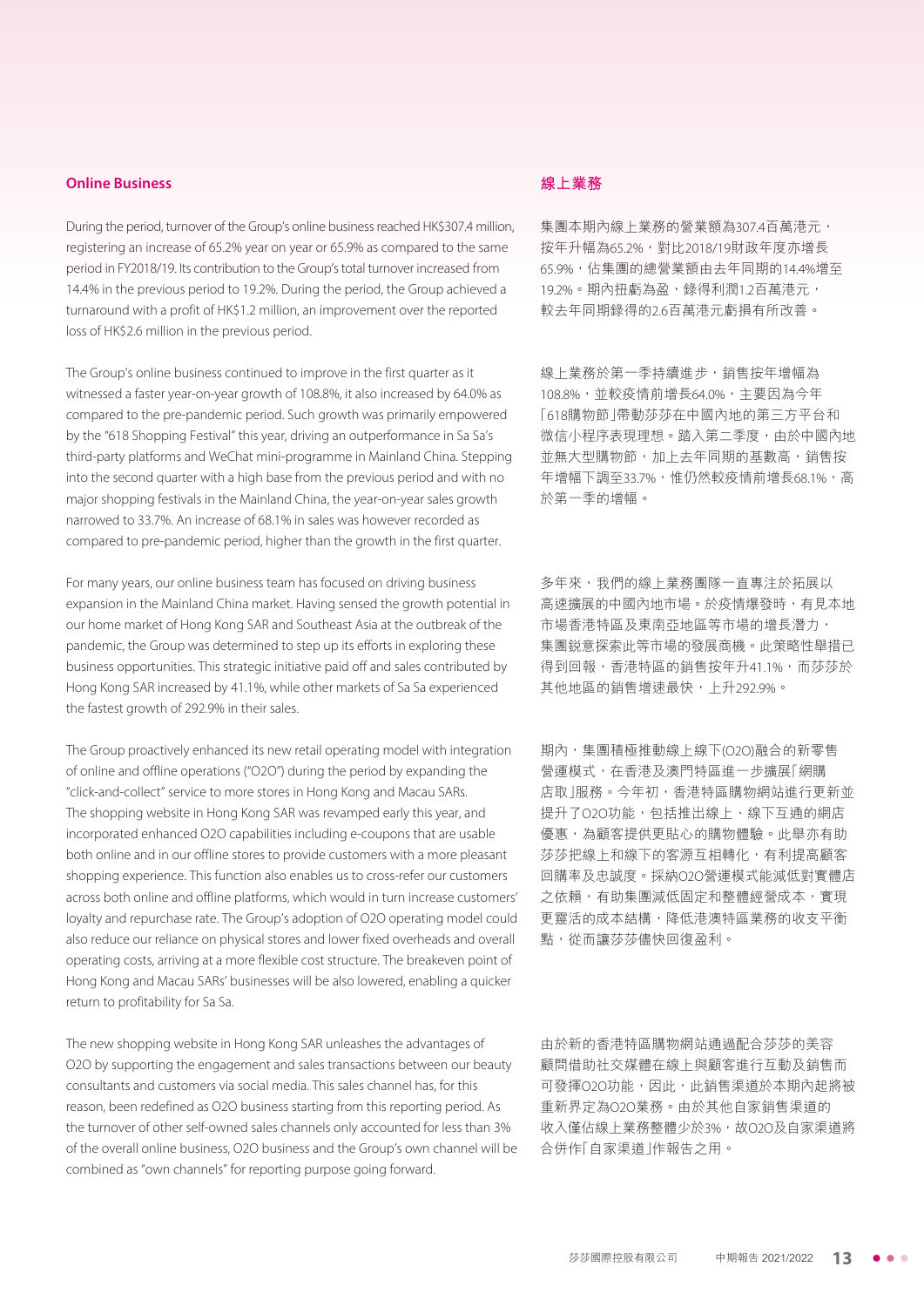#### **Mainland China**

During the period, turnover of the Group's Mainland China business increased by 12.7% in local currency terms to HK\$143.6 million, while same store sales dipped by 5.0% in local currency terms. The total number of stores operated by the Group in Mainland China as at 30 September 2021 was 69, representing a net increase of 21 over the last 12 months.

The pandemic was largely under control in Mainland China although there were stores inevitably affected by sporadic outbreaks in different provinces or cities in their vicinities. Such outbreaks were more serious in the second quarter given that more than half of the provinces in Mainland China were affected. As a result, same store sales of the Group decreased by 16.4% in local currency terms year on year in the second quarter while an increase of 7.2% was recorded in the first quarter in local currency terms.

The Group believes that stronger brand names are in position to command more favourable positions in the rental market. The Group continued with its plan to expand its store network and increased the number of stores by more than 40% year on year as of the end of September 2021. The Group's strategically focused Southern and Northern China regions accounted for 6 and 5 new stores respectively, with other new stores located in first-tier cities including Chengdu and Chongqing, making 14 new stores in total in the first half of the year. These new stores are expected to improve the overall competitiveness of the Group and support its further sales growth, but they are still at early stage of investment. Coupled with the impact of the pandemic and slowdown in overall consumption, the Group's loss in Mainland China market in the first half of the year increased to HK\$41.5 million. We believe that progressive improvement will be seen in the operations of the new stores in respect of their contribution to our online and offline business in Mainland China, our O2O integration, cooperation with brand suppliers, as well as profitability.

#### **Malaysia**

The Malaysian government implemented strict movement control orders in response to the COVID-19 pandemic outbreak during the period. Being classified as non-essential business, all of the Group's stores were required to close temporarily in June during the most difficult period. This dealt a heavy blow to Sa Sa's local business as the situation only noticeably improved towards the end of September.

In local currency terms, turnover of the Group's business in the Malaysian market plummeted by 53.7% year-on-year to HK\$60.2 million, while same store sales declined by 42.1%. Consequently, the Group's loss aggravated to HK\$18.5 million as compared to HK\$1.9 million in the previous period. As at 30 September 2021, the Group operated 73 stores, as compared to 77 stores in the previous period.

The Group continued to carry out a series of cost reduction measures, including seeking rental reduction, adjusting manpower and unpaid leave arrangements. Total retail store and office expenses reduced by 28.0% as compared to the previous period. We also received a subsidy of approximately RM1.6 million (approximately HK\$2.9 million) from the Malaysian government, which only slightly alleviated the burden of our operating costs. To avoid over-stocking, clearance sales were conducted and we lowered the inventory level by 9.3% over the same date last year.

#### **中國內地**

於本期內,集團中國內地業務的營業額按當地貨幣 計算上升12.7%至143.6百萬港元,而同店銷售按當地 貨幣計算則下跌5.0%。於2021年9月30日,集團在 中國內地經營的店舖總數相較過去12個月淨增長 21間至69間。

中國內地的疫情整體上大致受控,惟多個省份及 城市曾發現零星的新冠肺炎確診個案,集團於該區 附近的店舖因此無可避免地受到影響。第二季疫情加 劇,波及中國內地超過一半以上省份,因此集團於 該季的同店銷售按年跌16.4%(按當地貨幣計算),而 第一季則錄得7.2%的同店增長(按當地貨幣計算)。

集團相信,更具實力的品牌可以在租賃市場佔據更 有利的位置,集團按照原定計劃擴充店舖網絡,截 至今年9月底的店舖總數亦按年增加了超過40%。 集團策略性發展的華南及華北地區分別開設6家及5家 新店,另有新店分別設於成都及重慶等一線城市, 上半年共開設14家新店。此等新店有望提升集團整 體競爭力,進一步推動銷售增長,不過開業初期仍 然處於投資期,受疫情及整體消費放緩影響,中國 內地於上半年的虧損增至41.5百萬港元。集團相信, 此等新店的營運將持續進步,無論對集團中國內地 的線上及線下業務的規模效益、O2O融合、與品牌 供應商合作,以致盈利貢獻,將會逐步體現出來。

#### **馬來西亞**

受新冠疫情影響,馬來西亞政府於期內實施嚴格的 行動管制令,由於被列為非必要業務類別,在最嚴 峻的時期,集團於6月份全線店舖須臨時強制性停止 營業,直至9月底才明顯改善,對莎莎於當地的業務 造成沉重打擊。

按當地貨幣計算,集團來自馬來西亞市場的營業額 按年下跌53.7%至60.2百萬港元,而同店銷售則下跌 42.1%。虧損因而加劇至18.5百萬港元,而去年同期 為1.9百萬港元。於2021年9月30日,集團經營73間 店舖,去年同期為77間。

集團繼續採取一系列減省成本措施,包括爭取租金 減免、調整人手、無薪假等,使店舖及辦公室開支 較去年同期減少約28.0%。我們亦獲批政府推出的 資助補貼共約1.6百萬令吉(相等於約2.9百萬港元), 只是輕微紓緩了營運成本的壓力。為避免存貨積壓, 集團透過清貨促銷活動減低庫存水平,較去年同期 相比減低了9.3%。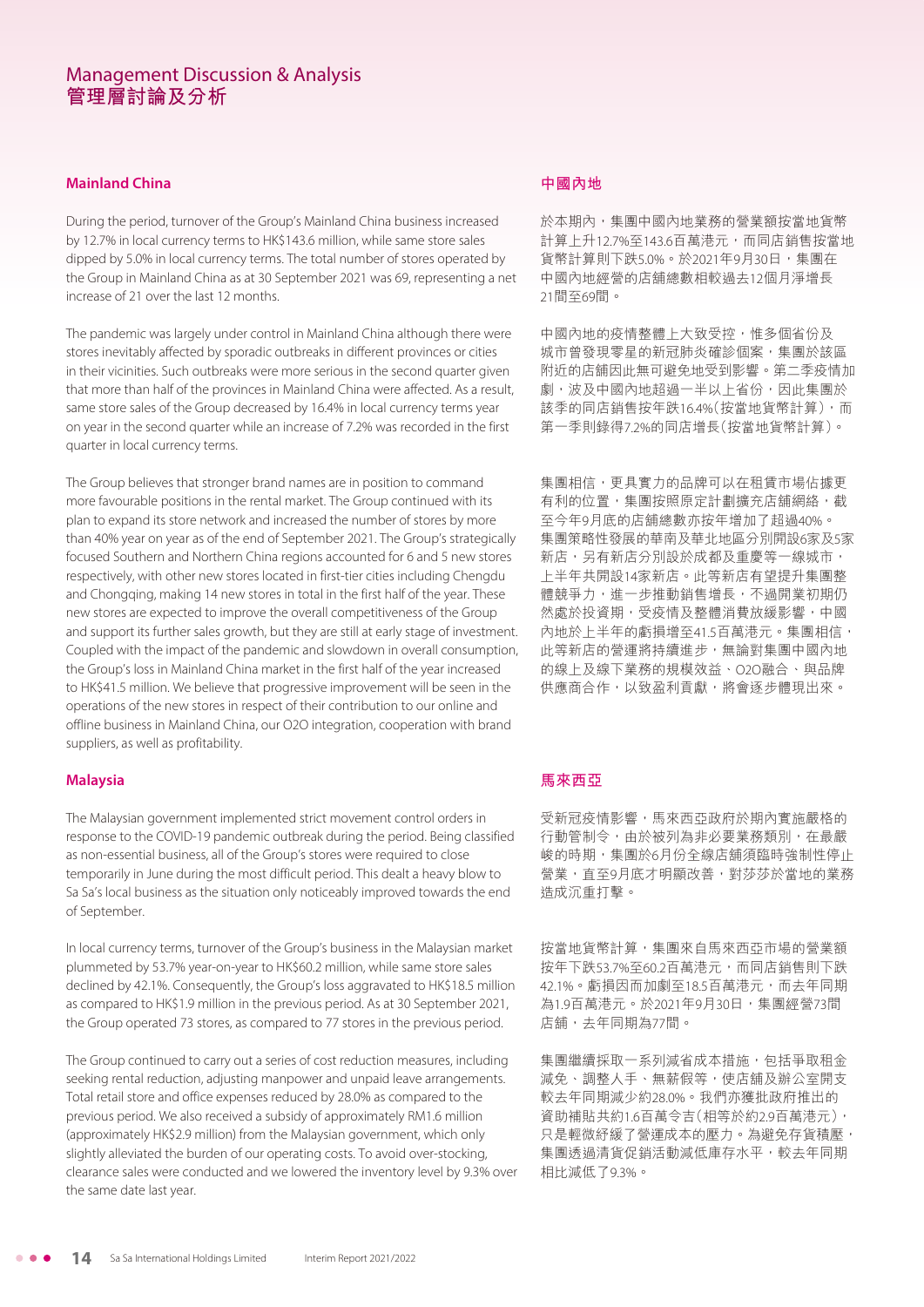### **Outlook and Strategies**

Under our future development blueprint, Sa Sa would adhere to and build on the "customer-centric" principle that has been the foundation of our success. Our physical stores would strengthen their function of providing customers with richer in-store experience of our products and services, in doing so, attract new customers, extend staying time of customers at stores and increase frequency of customer visits. Our online touchpoints would interact with customers and provide around-the-clock shopping experience for consumers who have already shifted to online shopping, as well as serving as additional touch points for our existing physical store customers. The Group will further integrate its online and offline operations so that our online and physical stores complement one another to provide comprehensive seamless customer experience.

One of the advantages of online business is that its fixed costs are relatively lower, and we can also save on rental expenses (among our top three expenses) that brick-and-mortar retailers have to bear. The O2O business model enables the Group to move towards a leaner cost structure and lower the breakeven point of its traditional retail business. The adoption of O2O would accelerate the time it takes for the Group to return to profitability, reinforcing our overall competitiveness and profitability in the long run.

The aforementioned development also helps the Group to attain business diversification and sustainable development. We will continue to pursue our long-term goal to increase the sales mix of businesses beyond brick-and-mortar stores in Hong Kong and Macau SARs to above 50% of the Group's turnover.

#### **Hong Kong and Macau SARs**

The border restriction between Macau SAR and Mainland China has been lifted for more than a year, but with certain degree of instability. Border control measures were strengthened immediately every time there were outbreaks in Macau SAR or in Southern China with varying degree of detrimental effect on visitation and sales. If the pandemic in Macau SAR and cities nearby across Mainland China are brought under control, the Group's sales in Macau SAR are expected to grow steadily. Given that it is less likely for Hong Kong SAR to re-open its border with Mainland China this year, sales generated from mainland tourists in Macau SAR will more likely become an important element of the Hong Kong and Macau SARs, and would also be one of the important pillars to the Group's journey to achieve breakeven in these markets.

In Hong Kong SAR, the Half-yearly Economic Report 2021 issued by the government for the second quarter (April to June) pointed out that with signs of global economy pulling out of its slump and local pandemic receding, the city is on the right track to economic recovery. Unless the global economy and pandemic situation deteriorate, the economy of Hong Kong SAR is expected to pick up as the real GDP growth forecast for 2021 is revised upwards to 5.5%-6.5%. Although the stimulus effects brought about by the first and second instalment of consumption vouchers disbursed in August and October could only last for about one to two weeks, the Hong Kong Retail Management Association ("HKRMA") stated that the retail market has bottomed out and the worst is already behind us given that the pandemic is under control.

# **展望與應對策略**

在未來的發展藍圖中,莎莎將秉持賴以成功的「以顧 客為中心」服務理念。我們的實體店將強化顧客親身 體驗產品或服務之功能,以吸引新客、延長現有 顧客在店舖逗留的時間及增加顧客到訪次數;而我們 的線上接觸點則會與顧客互動,並為已開始網購的 消費者提供全天候24小時的購物體驗,或提供額外 的接觸點給現有實體店顧客。集團將繼續加強線上 及線下業務在營運層面的融合,進一步發揮網店與 實體店之互補優勢,務求提升貼心無縫之全方位顧 客體驗。

線上業務的優勢之一是固定成本相對低,亦可節省 實體店零售商需要承擔的租金開支(位列我們的三大 開支),O2O營運模式能夠讓集團邁向更精簡的成本 架構,降低傳統零售業務的收支平衡點,減少集團 轉虧為盈所需的時間,長遠亦有助提升莎莎整體的 競爭力和盈利能力。

上述的業務發展亦可助集團實現業務多元化及可持 續發展,莎莎將會繼續按照長遠目標,將港澳特區 市場實體業務以外佔集團整體營業額的比例持續 加大至50%以上水平。

#### **香港及澳門特區**

澳門特區與中國內地已恢復通關逾一年,惟存在 一定程度的不穩定性。每當澳門特區及華南地區爆 發疫情時,當地都會立即加強邊境管制措施,為 集團的到訪人數及銷售帶來不同程度的影響。假若 當地及毗鄰的中國內地城市的疫情控制得宜,集團在 澳門特區的銷售預計將穩步回升。鑑於香港特區 預計於今年內與中國內地通關的機會較微,澳門特區 的內地客銷售將會很大機會成為港澳特區的重要 元素,亦是港澳市場達致收支平衡的關鍵之一。

在香港特區,政府就第二季(4至6月)發表的《2021年 半年經濟報告》指出,隨著環球經濟狀況改善及本地 疫情減退,香港經濟處於復甦的軌道,除非環球 經濟及疫情轉差,否則香港特區經濟應向著復甦道路 邁進,2021年最新經濟增長預測上調至5.5%至6.5%。 雖然於8月和10月派發第一期和第二期消費券的相關 刺激效用只能維持約一至兩個星期,但香港零售 管理協會表示,零售市道最壞的時間已過,只要在 新冠疫情受控的前提下,市道不會比早前差。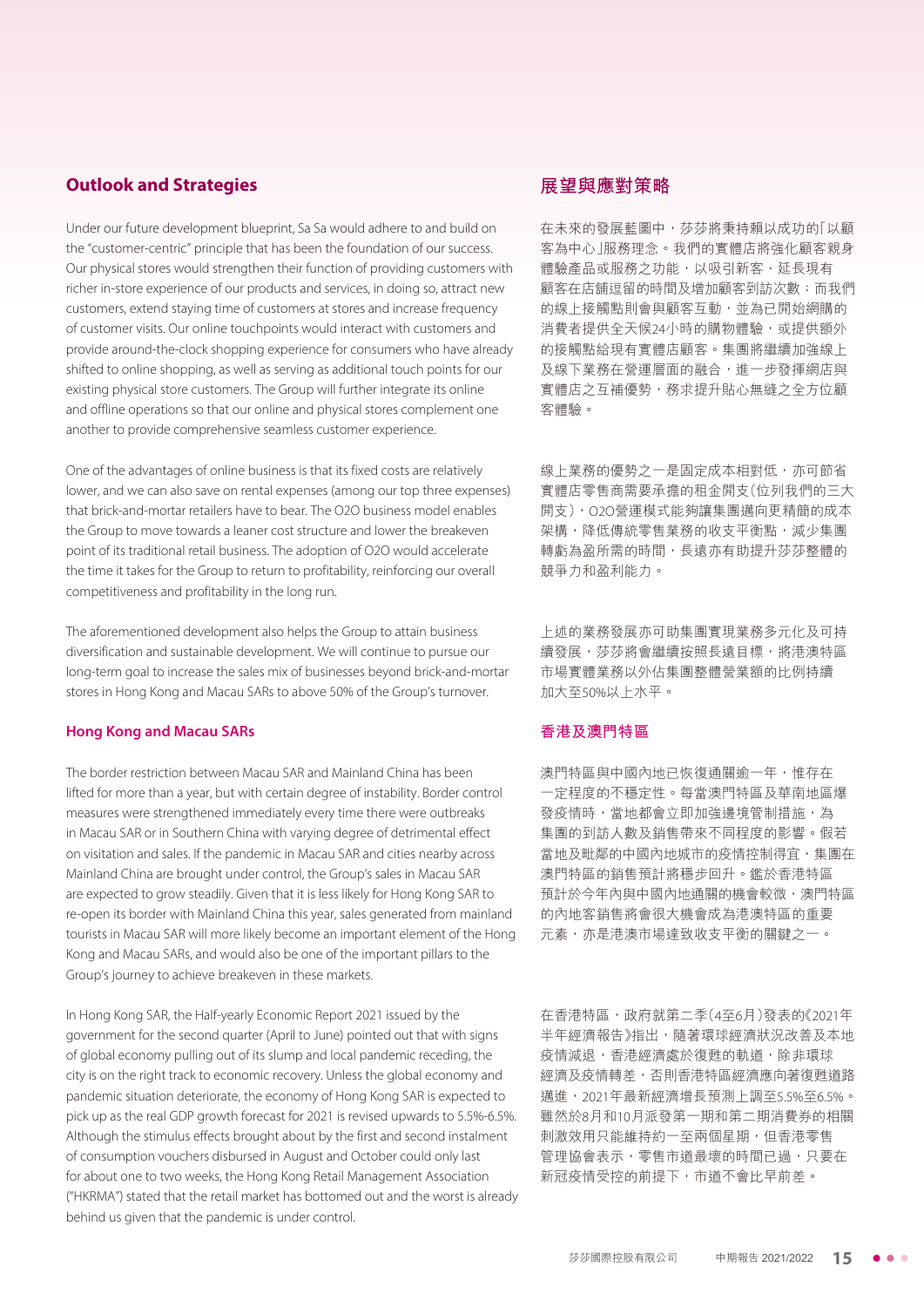As local customers will remain our major customer base in Hong Kong SAR in the coming months, we will adopt a multi-pronged approach involving both products and stores to better serve them. We will adjust our product portfolio in a timely manner in response to the changes in their preferences and the latest market trends, broadening the personal care, health & fitness product and beauty gadget offerings, launch attractive promotions and enhance in-store product display to stimulate sales. Meanwhile, we also consider business opportunities to open new stores in residential areas to improve sales and gain local market share.

In addition to the ongoing store rationalisation plan in tourist districts in Hong Kong SAR, we plan to centralise some administration and management functions at stores while expediting the progress of automation to further reduce the cost of non-selling staff in stores and enhance operating efficiency of retail operations, with a view to speeding up our profit and loss turnaround.

We will invest more time and other internal resources to accelerate the integration of O2O business at the operating front. More training will be provided to our frontline beauty consultants to enhance their skills on social media livestreaming and online interaction with customers, aiming at cultivating a large group of Sa Sa online key opinion leaders ("KOLs"). Commission and reward system will also be improved to encourage frontline staffs to actively drive O2O development.

#### **Online Business**

As the Group's current and future strategic focus, online business also registered the strongest sales growth during the period. We will continuously invest in our online business and actively develop each sales channel, and shifting towards a more comprehensive online and offline operating model through O2O operation integration.

Third-party platforms have commanded the highest sales contribution amongst all online sales channels of the Group. These platforms possess abundant resources to attract traffic and have developed into different high-growth ecosystems. Sa Sa will continue to collaborate with existing and new third-party platforms to expand our new customer base and boost sales. At the same time, we will build our own livestreaming team in the second half of year, as we aim to significantly strengthen our capability in livestreaming and video production and to expand our target consumer group of young generations in Mainland China, so that Sa Sa can better build reputation for its brands and products, as well as support the development of our online and offline businesses.

Developing a centralised customer reward system that can connect across our online and offline businesses is one of the keys to achieve seamless O2O integration. In Hong Kong SAR, the Group implemented a pilot launch of e-voucher programme in May 2021 subsequent to the launch of "click-andcollect" service, encouraging online customers to visit Sa Sa physical stores for repurchase. In view of the satisfactory results at the pilot launch, we plan to roll out e-vouchers which could be used at both online and offline businesses with an aim to boost customer loyalty and repurchase rate.

在香港特區,未來數月仍以本地顧客為主要客源, 集團將會採取多管齊下的方法,包括針對產品及 店舖層面為顧客提供更好的服務。我們會因應本地 顧客群的產品喜好和最新趨勢而適時調整產品組合, 加強個人護理產品、保健產品、美容小儀器系列, 推出具吸引力的宣傳推廣方案,並改善產品陳列 方式,刺激消費意欲,同時考慮在住宅區開設新店的 業務機遇,提升莎莎的銷售和增加本地市場佔有率。

除了持續進行香港特區於旅游區的減店計劃,集團 計劃將店舖的部分行政及管理功能統一處理,並 加快自動化進度,以進一步減省店舖非銷售人員的 成本,優化零售營運的營運效益,讓集團儘快扭虧 為盈。

我們將投入更多的時間和其他內部資源以加快實現 O2O線上線下在營運層面的融合工作。集團將繼續 為前線美容顧問提供培訓,提升其社交媒體直播及 與顧客在線上互動的技巧,培育大量的莎莎線上 帶貨主播(KOL),並完善員工的佣金及獎賞制度,鼓勵 前線員工積極推動O2O發展。

# **線上業務**

作為集團現時及未來的策略核心,線上業務於期內 的銷售增長率最高。集團將持續加大於線上業務的 投資,積極發展各銷售渠道,並透過O2O的融合 工作實踐,走向更全面的線上線下營運模式。

在集團的線上銷售渠道中,第三方平台的銷售比例 一直最高,此類平台擁有豐富的引流資源,已發展 成各個高增長的生態系統。莎莎將會尋求與現有及 新電商平台合作,以開拓新客源及提升銷售,同時 莎莎將於下半年自建直播團隊,旨在大力加強直播 和錄像短片的製作能力,擴大集團在中國內地的 年輕消費群,並藉此提升莎莎的企業及產品品牌在 中國內地的知名度,有助莎莎於線上及線下業務的 發展。

線上和線下業務要達致真正的O2O無縫協作,重點 之一是具備能貫通線上、線下業務的顧客獎賞制 度。在香港特區,繼「網購店取」服務,集團在今年 5月開始試行推出電子優惠券計劃,帶動網店的顧客 親身到訪莎莎實體店,進行二次銷售。此試驗計劃 成績理想,集團將加強推出線上、線下業務互通的 電子優惠,以提高顧客的忠誠度和回購率。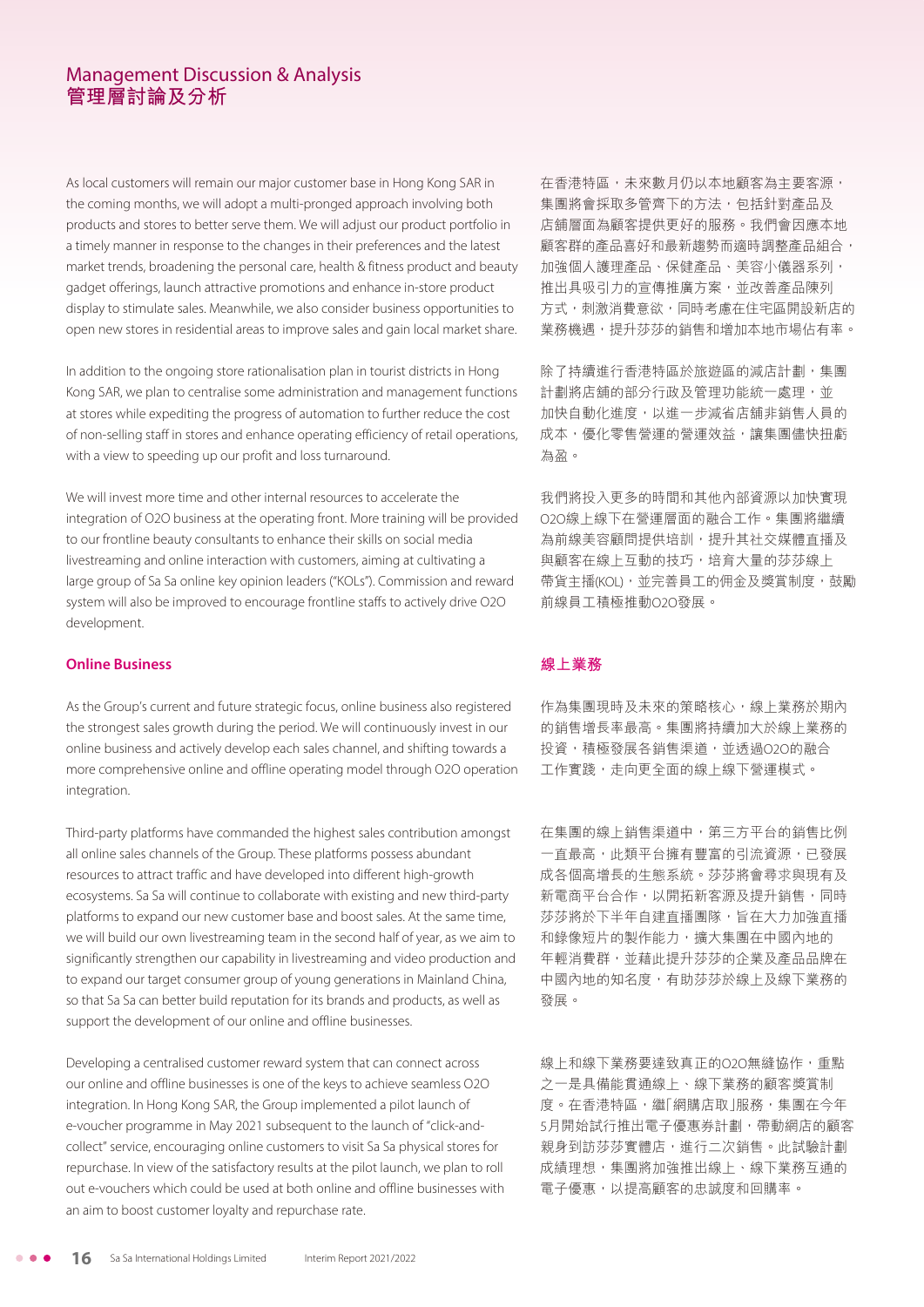With the O2O trend on the rise globally, it also possesses promising growth potential in markets outside Hong Kong and Macau SARs. We are currently seeking to expand our O2O services in Mainland China where the adoption of O2O grows faster than in Hong Kong SAR, and to Malaysia in the longer run, to capture the opportunities brought about by the fast-growing online shopping trend, and to provide our customers with seamless and dedicated O2O services.

Due to the limitations of national product registration and related health quarantine policies, many popular beauty products of renowned international brands cannot be sold in Sa Sa's physical stores in Mainland China. Our private label products do not face such limitations, but it still takes a long time for products to be registered before they can be sold in our physical stores. Product offerings at Sa Sa's retail stores in Mainland China have to date not been as rich as our stores in Hong Kong SAR. Products sold at cross border e-commerce are subject to a different set of product registration policies which are less onerous and speedier to process. Sa Sa launched a pilot programme in mid-October adopting cross-border shopping capability on WeChat mini-programme, allowing its frontline beauty consultants in Mainland China to leverage on the easier product registration process for cross border fulfilment to offer products not available in Sa Sa stores in Mainland China to our Mainland China customers, meaning that they can sell selected popular products in the Hong Kong and Macau SARs markets to their customers or new customers. This will increase the attractiveness of the retail stores in Mainland China, while expediting the timeline of the launch of Sa Sa's private label products in Mainland China and broadening our customer base for online and offline business. This service was launched before the peak "Double 11" shopping festival.

#### **Mainland China**

There are recent weaknesses in the consumption sentiment in Mainland China, but it is expected to return to healthy growth in the long run. Sa Sa will slightly adjust the pace of retail store expansion for the remaining part of this year, resulting in a change of target store number at the end of the financial year from 100 to 80. Our resources will be focused on expanding the Group's core city clusters (especially in the Greater Bay Area) and other strategic regions, with a view to manifesting the effectiveness and efficiency of focused local management.

In parallel with our store expansion plan, we have upgraded the in-store decoration and visual display for eight stores in the first half of the year. We aim to further enhance our overall brand image in the future. Our product procurement team will continue to introduce strong domestic and overseas brands as well as top trending domestic products in Mainland China. We will also streamline our Stock Keeping Units (SKU), so as to increase the competitiveness of our product portfolio and overall operational efficiency.

Meanwhile, the Group will accelerate its O2O integration in Mainland China by leveraging on the cross-border e-commerce (Haitao) feature of WeChat miniprogramme. This will quickly enrich the product portfolio of our retail business in Mainland China and provide quality and seamless O2O services for our customers. The O2O integration will help attract new customers to Sa Sa's customer base in Mainland China, enhance the repurchase rate and loyalty of existing customers, and boost the commission income of local beauty consultants, thereby strengthening the overall competitiveness of the Group (For details, please refer to "Online Business" section under "Outlook and Strategies'').

有見O2O在全球的發展趨勢,其在港澳市場以外亦 極具發展潛力。集團正銳意尋求解決方案,把O2O 服務伸延至發展較香港特區更快的中國內地、以至 長遠在馬來西亞,把握線上購物高速發展的趨勢, 為顧客提供O2O無縫貼心的服務。

在中國內地,受制於國家的產品登記及相關衞檢制 度,部份受歡迎的知名國際品牌化粧品無法在莎莎 的實體店內出售。我們的自家品牌產品雖然未有 面對這種限制,但在實體店出售前的註冊過程亦 需時,以致莎莎中國內地零售店的產品選擇較香港 特區少。跨境網購產品需要通過另一套的產品註冊 備案政策,處理起來更簡單快捷。莎莎已於10月中 試驗利用具備跨境購物的微信小程序,讓中國內地的 前線美容顧問能夠利用更簡單的產品註冊備案流程 進行跨境配送,向我們的內地客提供莎莎在中國 內地店舖無法提供的產品,意味著他們可以向現有 或新客戶銷售香港和澳門特區市場的精選熱銷產品, 一方面加強中國內地零售的吸引力,另一方面加快 莎莎自家品牌在內地推出的時間表,亦可以增加線 上及線下業務的新客源,此服務已於「雙十一」購物 高峰期前推出。

#### **中國內地**

中國近月的消費氣氛放緩,不過預計長遠將會健康 發展。莎莎將會稍為調整今年餘下時間的零售店舖 擴張步伐,將本財政年度末的店舖目標由之前約 100間調整至約80間。集團將集中投放資源發展核心 城市(尤其是大灣區)和重點區域,體現集中本地化的 管理效益和效率。

為配合集團的店舖擴張計劃,集團於上半年已為8間 分店進行店內裝修及陳列升級工程,矢志進一步提 升其整體形象。我們的產品採購團隊也將持續 引入國內外具實力品牌,亦將會配合當地頂級潮流 產品,同時精簡產品數目,以提升產品組合的競爭力 和整體的營運效益。

與此同時,集團會加快發展中國內地的O2O融合, 靈活地利用微信小程序的海淘跨境特性,快速地豐 富中國內地零售業務的產品組合,為顧客提供全面 優質O2O無縫貼心服務。此舉可有利吸引新客戶到 莎莎中國內地的客戶群,提升現有顧客的回購率和 忠誠度,並提升中國內地美容顧問的佣金收入,加 強整體競爭力(詳情請參考「展望與應對策略」的「線 上業務」的部分)。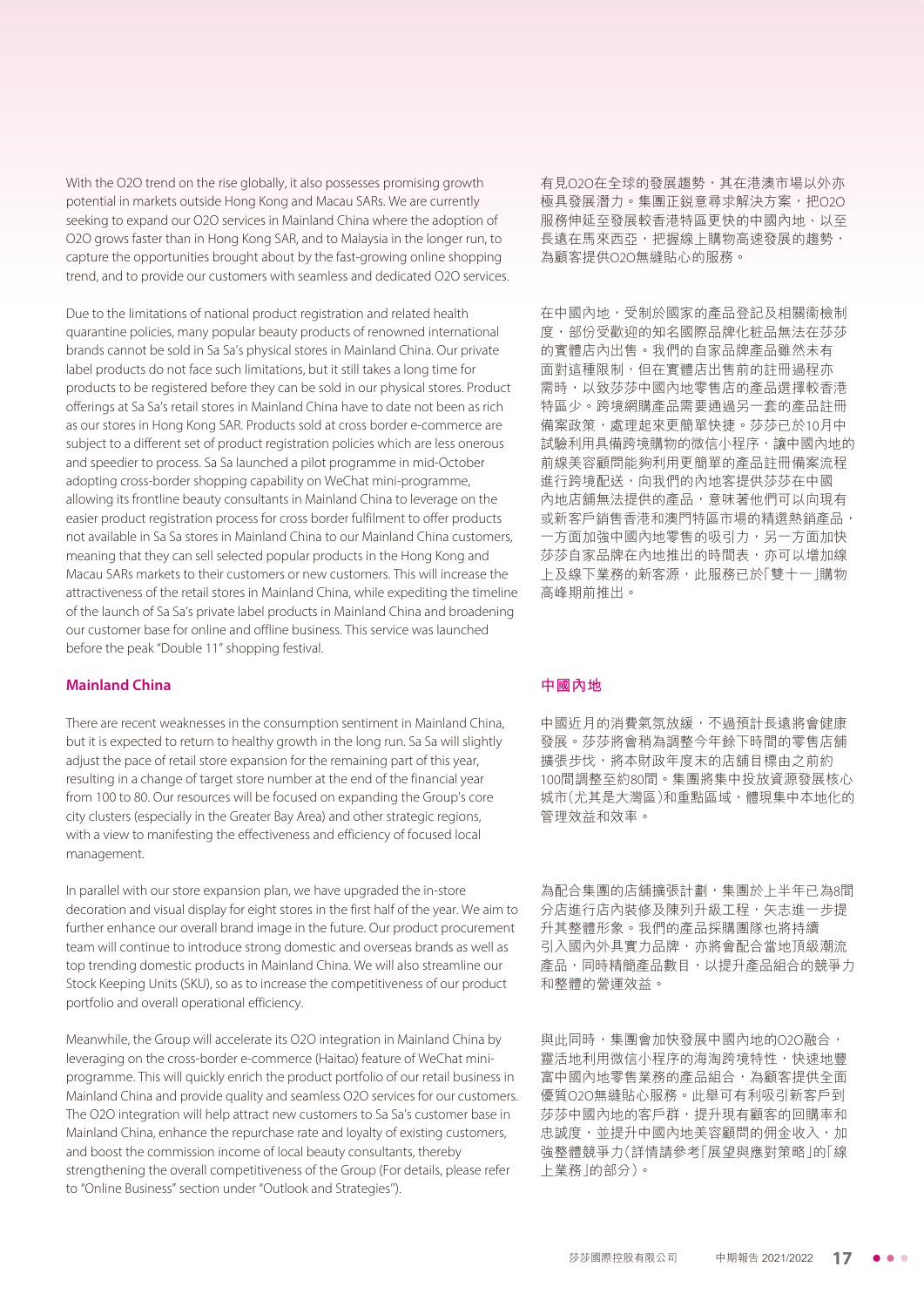#### **Malaysia**

Following the easing of the strict lockdown measures under the movement control orders since October, the Malaysian government is moving towards the "living with COVID-19" strategy. As such, the Group believes that this will support the recovery of local economy and retail industry, while steady improvements in Sa Sa's business are also anticipated.

The Group remains prudent towards store opening in near term and continuously optimises existing store network. In addition to enhancing our local online shopping platforms, we will introduce new and popular items and adjust product mix in a timely manner, while also attracting customer traffic and boost sales with appealing promotions.

#### **FY2021/22 Q3 Operational Sales Data**

For the third quarter from 1 October to 14 November 2021, the Group's retail and wholesale turnover increased by 1.4% as compared to the previous period. The year-on-year changes of retail sales and same store sales are shown in the table below.

### **馬來西亞**

馬來西亞當局10月起宣佈放寬旅遊限制,邁向「與病 毒共存」模式,集團相信有助當地的經濟和零售業 復甦,而莎莎的業務亦會穩步改善。

集團短期內對開設新店持審慎的態度,繼續優化現 有店舖網絡。除了加強當地的網購平台之外,集團 會引入熱銷的新產品,適時調整產品組合,並透過 具吸引力的宣傳推廣,以吸引顧客人流及促進銷售。

# **2021/22財政年度第三季營運銷售數據**

由2021年10月1日至11月14日的第三季,集團的零售 和批發營業額較去年同期上升1.4%。零售額和同店 銷售額的按年變動顯示如下:

| In local currencies<br>以當地貨幣計算    | <b>YoY Change (%)</b><br>按年變動 (%) |                                 |  |  |  |
|-----------------------------------|-----------------------------------|---------------------------------|--|--|--|
|                                   | <b>Retail Sales</b><br>零售銷售       | <b>Same Store Sales</b><br>同店銷售 |  |  |  |
| Hong Kong & Macau SARs<br>香港及澳門特區 | $-2.6%$                           | 0.5%                            |  |  |  |
| • Hong Kong SAR<br>• 香港特區         | 15.9%                             | 23.4%                           |  |  |  |
| • Macau SAR<br>• 澳門特區             | $-33.5%$                          | $-37.7%$                        |  |  |  |
| Mainland China<br>中國內地            | $-9.4%$                           | $-24.5%$                        |  |  |  |
| Malaysia<br>馬來西亞                  | 9.2%                              | 5.5%                            |  |  |  |
| Online Business<br>線上業務           | 20.4%                             |                                 |  |  |  |
| Group Turnover<br>集團營業額           | 1.4%                              |                                 |  |  |  |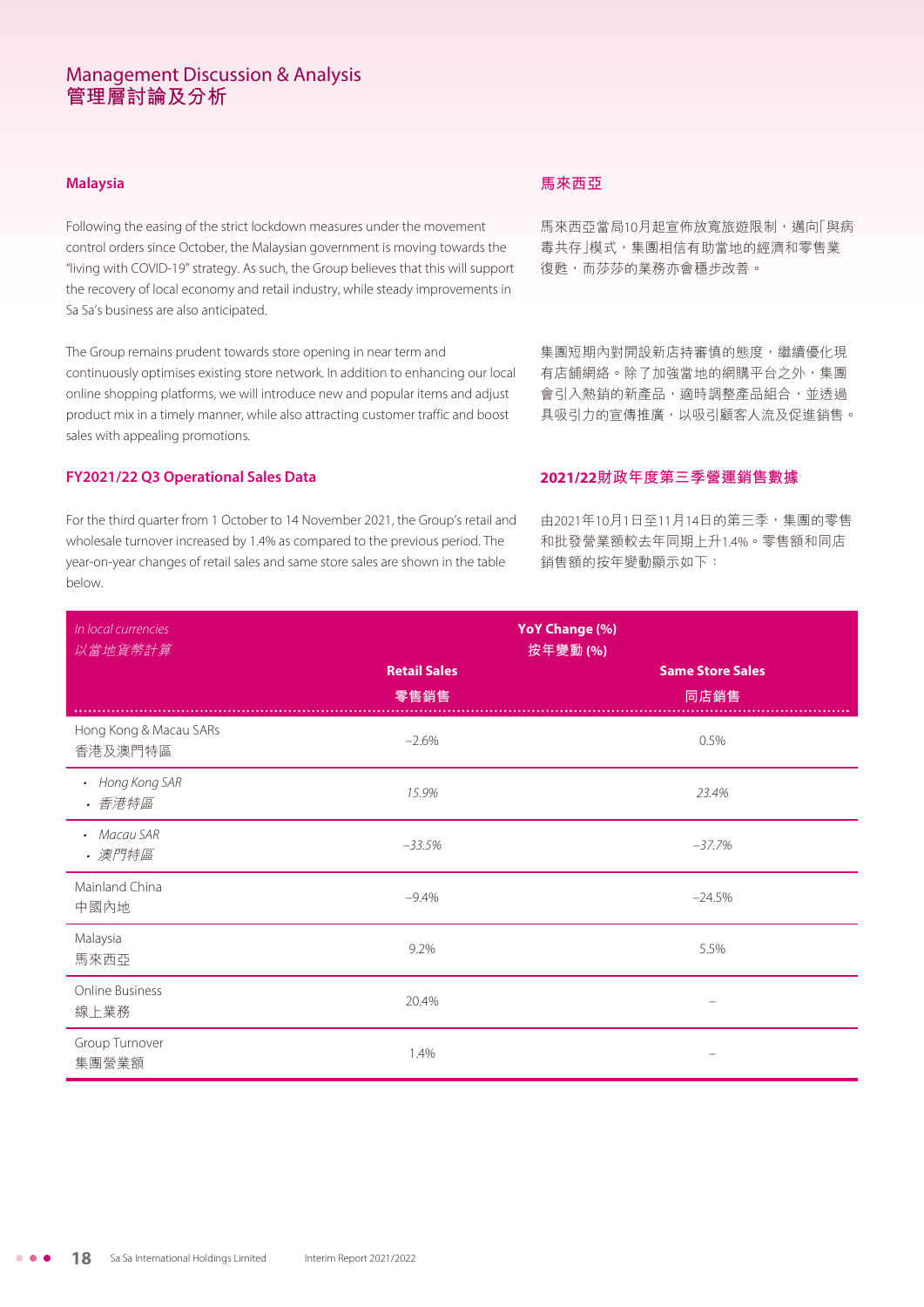### **Human Resources**

As at 30 September 2021, the Group had close to 3,100 employees. The Group's staff costs for the six months ended 30 September 2021 were HK\$329.7 million.

### **Financial Review**

#### **Capital Resources and Liquidity**

As at 30 September 2021, the Group's total equity funds amounted to HK\$1,148.7 million including reserves of HK\$838.4 million. The Group continued to maintain a strong financial position with cash and bank balances of HK\$286.4 million supplemented by bank lines. The Group's working capital amounted to HK\$549.8 million. After taking into account the anticipated cash flows used in the Group's operations, the pace of recovery from the COVID-19 pandemic and the continued availability of the Group's banking facilities, the Group has adequate liquidity and financial resources to meet its working capital requirements in the next twelve months from the balance sheet date.

During the period, the majority of the Group's cash and bank balances were in Hong Kong dollar, Malaysian Ringgit, Macau Pataca, Renminbi, US dollar and Swiss Franc and deposited in reputable financial institutions with maturity dates falling within a year. This is in line with the Group's treasury policy to maintain liquidity of its funds and continue to contribute a relatively stable yield to the Group

### **Financial Position**

Total funds employed (representing total equity) as at 30 September 2021 were HK\$1,148.7 million, representing a 13.6% decrease over the funds employed of HK\$1,330.1 million as at 31 March 2021.

The gearing ratio, defined as the ratio of total borrowings to total equity, was 1.6% as at 30 September 2021. The Group had no borrowings as at 31 March 2021.

#### **Treasury Policies**

It is the Group's treasury management policy not to engage in any highly leveraged or speculative derivative products. In this respect, the Group continued to adopt a conservative approach to financial risk management with no significant borrowings during the period. Most of the assets, receipts and payments of the Group are denominated either in Hong Kong dollar, US dollar, Euro or Renminbi. Based on purchase orders placed, the Group enters into forward foreign exchange contracts with reputable financial institutions to hedge against foreign exchange exposure arising from non-Hong Kong dollar or non-US dollar denominated purchases. These hedging policies are regularly reviewed by the Group.

# **人力資源**

於2021年9月30日,本集團約有接近3,100名僱員。 本集團於截至2021年9月30日止六個月的員工成本為 329.7百萬港元。

### **財務概況**

### **資本及流動資金**

於2021年9月30日,本集團權益持有人權益總額為 1,148.7百萬港元,其中包括838.4百萬港元之儲備 金。現金及銀行結存累積達286.4百萬港元加上銀行 融資額,本集團繼續維持穩健財務狀況。本集團營 運資金為549.8百萬港元。顧及本集團營運中使用的 預期現金流,從新冠病毒復甦的步伐及持續可動用 的銀行融資額,本集團有充裕財務資源以應付由結 算日起計的12個月內的營運資本。

於期內,本集團大部分現金及銀行結存均為港元、 馬來西亞馬幣、澳門幣、人民幣、美元及瑞士法 郎,並以一年內到期之存款存放於信譽良好的金融 機構。此與本集團維持其資金之流動性之庫務政策 相符,並將繼續對本集團帶來穩定收益。

#### **財務狀況**

於2021年9月30日之運用資金總額(等同權益總額) 為1,148.7百萬港元,較2021年3月31日之運用資金額 1,330.1百萬港元下降13.6%。

於2021年9月30日,槓桿比率(定義為總借貸與總權 益之比例)為1.6%,在2021年3月31日,集團並沒有 借貸。

### **庫務政策**

本集團之理財政策是不參與高風險之投資或投機性 衍生工具。期內,本集團於財務風險管理方面繼續 維持審慎態度,並無重大銀行借貸。本集團大部分 資產、收款及付款均以港元、美元、歐元或人民幣 計值。根據已下了的採購訂單,本集團與信譽良好 的金融機構簽下遠期外匯合約,藉此對沖非港元或 非美元進行之採購。本集團會定期檢討對沖政策。